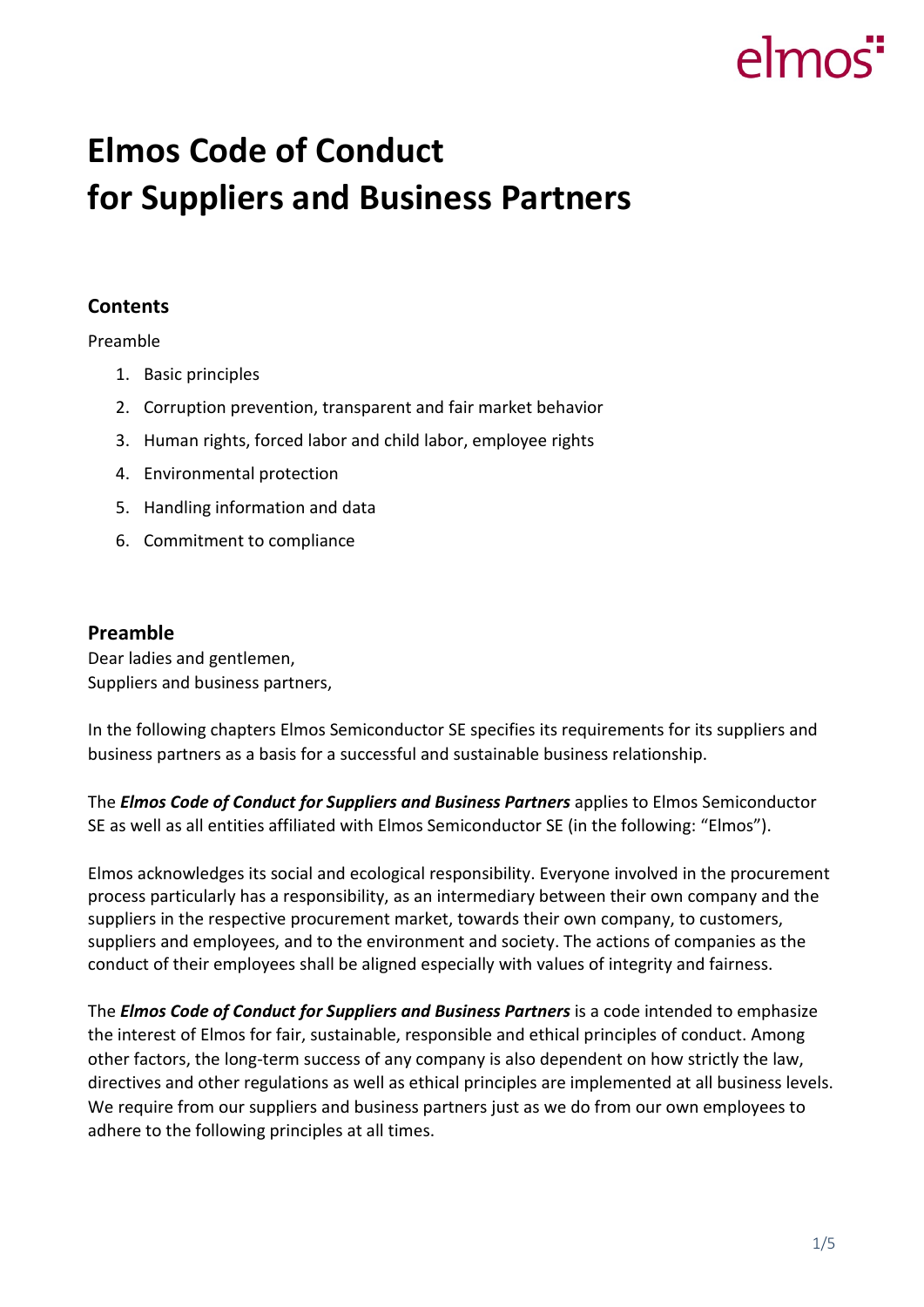# $\epsilon$ mo

# **1. Basic principles**

Our suppliers and business partners shall commit themselves to fulfilling their responsibility to society in all their business activities, actions and decisions and to comply strictly with the applicable law as well as all other relevant provisions in those countries they operate in. They shall also adhere to the statements, guidelines and recommendations that form the basis of this Code.

# **2. Anti-Corruption, transparent and fair market behavior**

### **Corruption**

In all interaction with business partners (customers, suppliers) and government institutions, the Company's interests and personal interests of employees on both sides are kept strictly separate from each other. Actions and purchase decisions are free from extraneous considerations and personal interest.

The applicable corruption criminal law must be complied with. Attention is to be paid in particular to the following aspects:

### Criminal offenses involving public officials:

Granting personal benefits (payments and non-cash benefits in excess of customary courtesies) to public officials (such as public officers or public service employees) by suppliers and business partners or their respective employees with the intention of gaining advantages for suppliers and business partners, themselves, or third parties, is prohibited.

#### Commercial criminal offenses:

Personal cash or non-cash benefits in consideration of preferential treatment in business transactions must neither be offered, promised, granted, or approved.

Likewise, in dealing with business partners, personal benefits of value must neither be demanded nor accepted. Suppliers and business partners must obligate their employees not to let anyone promise them such benefits.

Management and employees of suppliers and business partners must not offer, promise, demand, grant, or accept gifts, payments, invitations, or services in business transactions intended to affect a business relationship improperly or threatening to jeopardize the professional independence of the business partner. This is generally not the case with gifts and invitations within the framework of customary hospitality, conventions and courtesy.

Suppliers and business partners may compose binding guidelines for grating and accepting gifts, invitations to lunch or dinner and to events of any kind. Such guidelines may provide for exceptions with respect to adequate low-value courtesies and tokens of appreciation, adequate business lunches and dinners, and adequate events organized both by the company and by business partners (customers, suppliers).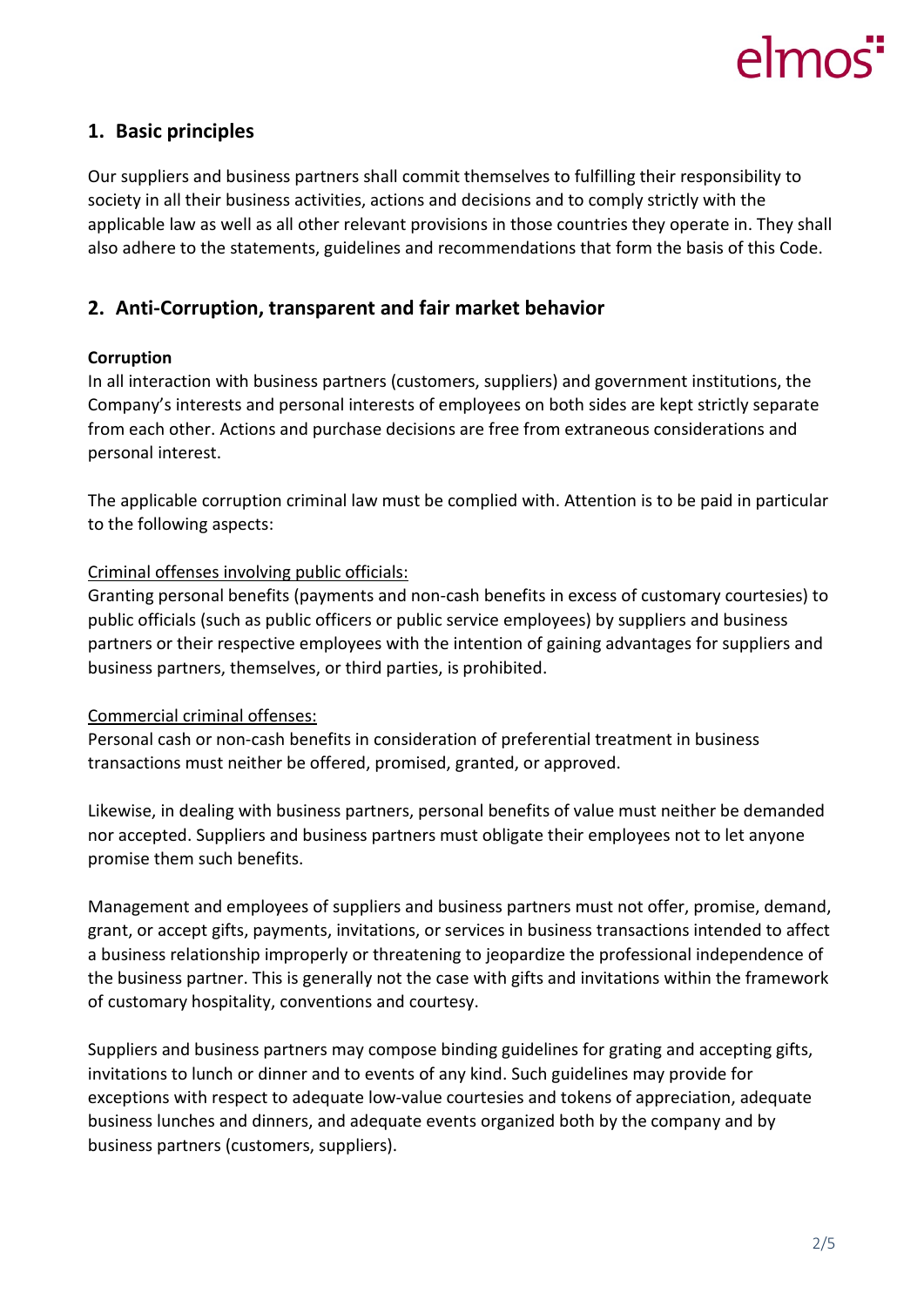# elmo

#### **Dealing with competitors (antitrust law)**

Suppliers and business partners respect fair competition.

Therefore, they comply with the applicable law for protecting and promoting competition, in particular antitrust law and other acts for the prevention of unfair competition.

In dealing with competitors, those provisions especially prohibit anti-competitive agreements and other activity affecting prices or conditions for customers, assigning sales territories or customers, or impeding a free and open competition improperly in other ways. Such provisions also generally ban agreements between customers and suppliers aimed at restricting the customers' freedom to autonomously determine prices and other conditions upon resale (determination of price and terms and conditions).

# **3. Human rights, forced labor and child labor, employee rights**

#### **Human rights**

Our suppliers and business partners respect and observe the internationally acknowledged human rights and ensure their protection.

#### **Forced labor**

Our suppliers and business partners disapprove any kind of forced labor and respect the principle of freely chosen employment.

#### **Child labor**

Our suppliers and business partners employ only staff of the minimum age required for performing work according to the respective national legislation.

They will observe and respect children's rights.

The exploitation of children and their employment (child labor) are prohibited.

#### **Interaction with employees**

Our suppliers and business partners comply with the fundamental employee rights based on the respective applicable national law. For guidance they adhere to the basic principles as defined by the International Labour Organization (ILO).

#### **Freedom of association**

Our suppliers and business partners respect the freedom of association and the right to establish interest groups. They grant the right to their employees based on respective national legislation to protect their interests, even organized in trade unions.

#### **Non-discrimination**

Our suppliers and business partners are committed to oppose any kind of discrimination within the framework of applicable law.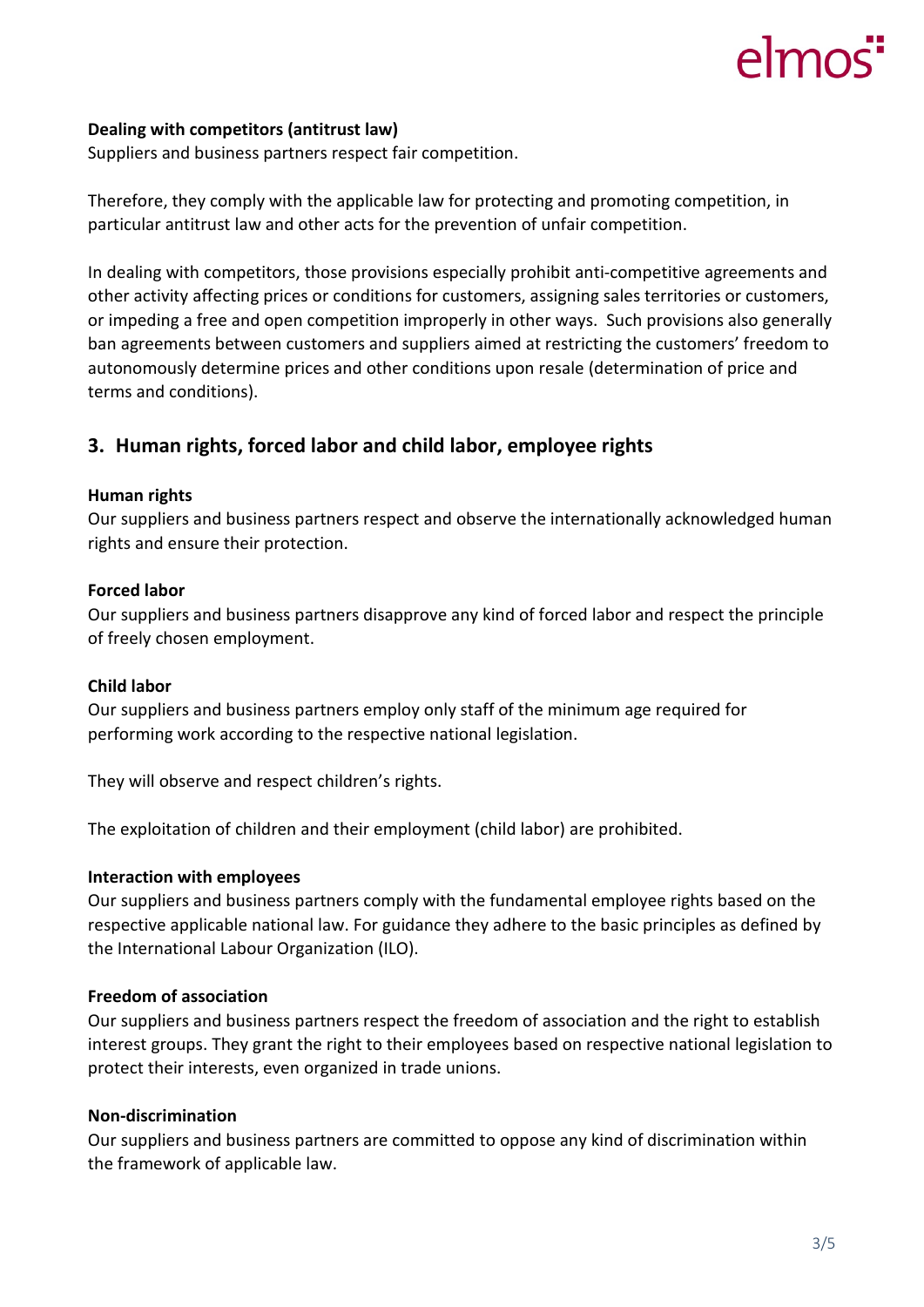

They do not tolerate any discrimination of employees because of skin color, ethnical heritage, gender, age, nationality, social background, disability, sexual orientation, religious affiliation, or convictions.

Each individual's personal dignity, privacy and personal rights shall be respected.

#### **Fair working conditions**

Our suppliers and business partners pay wages and provide social benefits that correspond to or exceed the national and local statutory standards, provisions or agreements. Respective applicable provisions governing working hours and vacation are adhered to.

#### **Health protection and occupational safety**

Suppliers and business partners must actively promote the health and safety of all employees to protect each one of them from harm.

Our suppliers and business partners maintain at least the respective national standards for a safe and hygienic work environment and take appropriate measures in this context for safeguarding and promoting health and occupational safety in order to guarantee healthy and safe working conditions.

# **4. Environmental protection**

#### **Responsibility to nature and environment**

Our suppliers and business partners share a long-term commitment to environmental protection for today's and future generations.

Elmos expects their suppliers and business partners to actively promote environmental protection and support eco-conscious conduct of their employees.

They shall avoid hazards to man, nature and the environment, keep any impact on the environment as low as possible and handle resources economically. Processes, plants and equipment comply with the applicable statutory provisions and standards for fire and environmental protection.

In particular, we expect from our suppliers and business partners to:

- reduce greenhouse gases and emissions,
- cut down on waste and increase recycling, and
- minimize water consumption.

#### **Conflict-free procurement and restricted substances**

Elmos expects its suppliers and business partners to procure conflict minerals contained in components, parts or products they manufacture from conflict-free sources, implement corresponding guidelines for the procurement of conflict minerals and communicate those to their own suppliers. Elmos reserves the right to ask their suppliers for further documentation of their supply chain with respect to conflict minerals down to their mining.